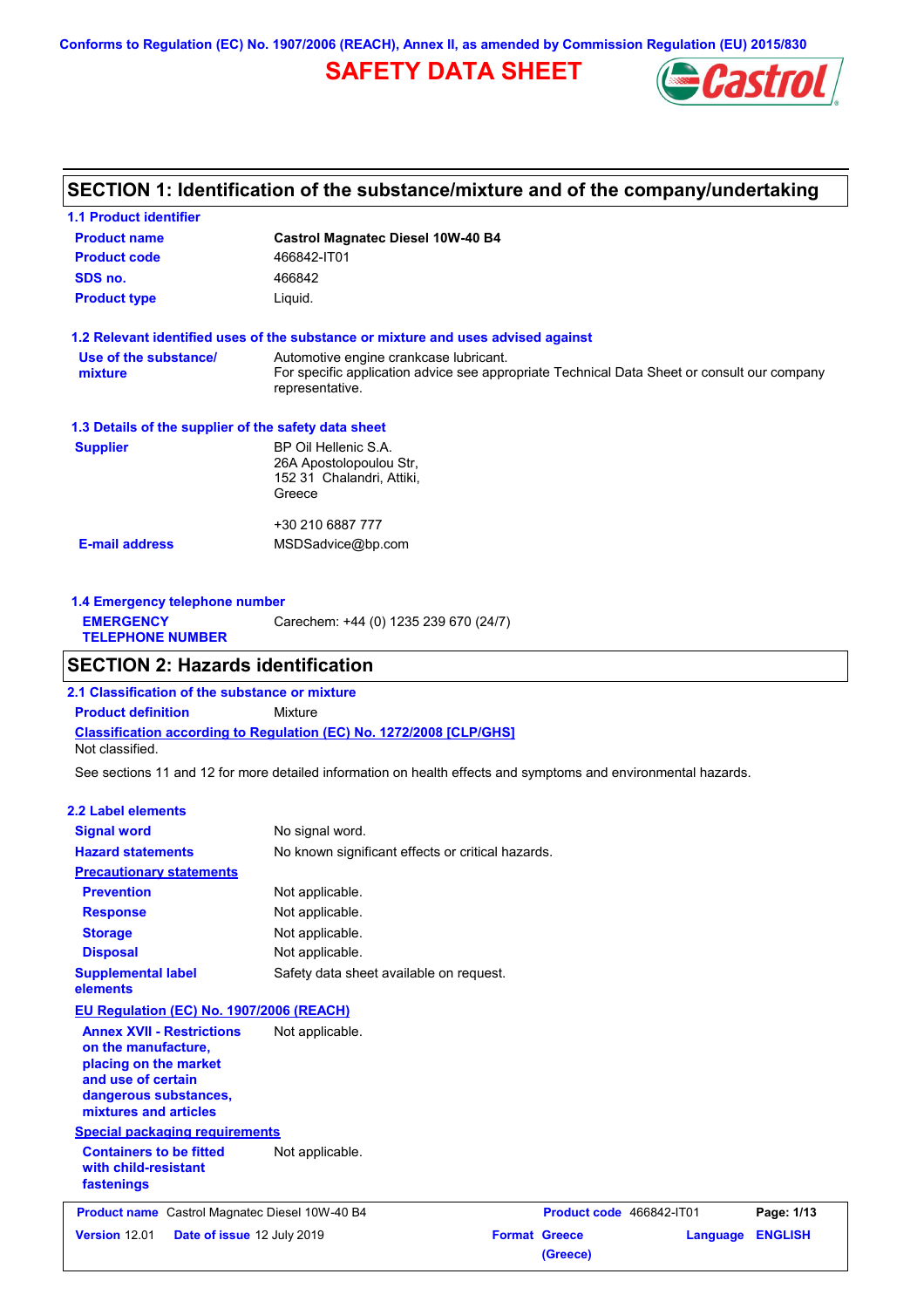# **SECTION 2: Hazards identification**

| <b>Tactile warning of danger</b>                                                                                         | Not applicable.                                                                                                                                                                                                                 |
|--------------------------------------------------------------------------------------------------------------------------|---------------------------------------------------------------------------------------------------------------------------------------------------------------------------------------------------------------------------------|
| 2.3 Other hazards                                                                                                        |                                                                                                                                                                                                                                 |
| <b>Results of PBT and vPvB</b><br>assessment                                                                             | Product does not meet the criteria for PBT or vPvB according to Regulation (EC) No. 1907/2006.<br>Annex XIII.                                                                                                                   |
| <b>Product meets the criteria</b><br>for PBT or vPvB according<br>to Regulation (EC) No.<br><b>1907/2006, Annex XIII</b> | This mixture does not contain any substances that are assessed to be a PBT or a vPvB.                                                                                                                                           |
| Other hazards which do<br>not result in classification                                                                   | Defatting to the skin.<br><b>USED ENGINE OILS</b><br>Used engine oil may contain hazardous components which have the potential to cause skin<br>cancer.<br>See Toxicological Information, section 11 of this Safety Data Sheet. |
|                                                                                                                          | For a share at all share are a consequently assessed as the set of the second to share and the second of the set of                                                                                                             |

Experimental data on one or more of the components has been used to determine all or part of the hazard classification of this product.

# **SECTION 3: Composition/information on ingredients**

Mixture

#### **3.2 Mixtures**

# **Product definition**

Highly refined base oil (IP 346 DMSO extract < 3%). Proprietary performance additives.

| <b>Product/ingredient</b><br>name                                                                                                                                              | <b>Identifiers</b>                                                                     | %         | <b>Regulation (EC) No.</b><br>1272/2008 [CLP]                      | <b>Type</b> |
|--------------------------------------------------------------------------------------------------------------------------------------------------------------------------------|----------------------------------------------------------------------------------------|-----------|--------------------------------------------------------------------|-------------|
| Distillates (petroleum), hydrotreated<br>heavy paraffinic                                                                                                                      | REACH #: 01-2119484627-25<br>EC: 265-157-1<br>CAS: 64742-54-7<br>Index: 649-467-00-8   | 275 - ≤90 | Not classified.                                                    | $[2]$       |
| Distillates (petroleum), solvent-<br>dewaxed heavy paraffinic                                                                                                                  | REACH #: 01-2119471299-27<br>EC: $265-169-7$<br>CAS: 64742-65-0<br>Index: 649-474-00-6 | ≤10       | Not classified.                                                    | $[2]$       |
| Phosphorodithioic acid, mixed O.O-bis<br>(1,3-dimethylbutyl and iso-Pr) esters,<br>zinc salts<br>Arra Arratori dA fondina full dender false. Herbertsmannen den long den beste | REACH #: 01-2119493626-26<br>EC: 283-392-8<br>CAS: 84605-29-8                          | -≤3       | Skin Irrit. 2, H315<br>Eye Dam. 1, H318<br>Aquatic Chronic 2, H411 | $[1]$       |

**See Section 16 for the full text of the H statements declared above.**

#### **Type**

[1] Substance classified with a health or environmental hazard

[2] Substance with a workplace exposure limit

[3] Substance meets the criteria for PBT according to Regulation (EC) No. 1907/2006, Annex XIII

[4] Substance meets the criteria for vPvB according to Regulation (EC) No. 1907/2006, Annex XIII

[5] Substance of equivalent concern

[6] Additional disclosure due to company policy

Occupational exposure limits, if available, are listed in Section 8.

# **SECTION 4: First aid measures**

#### **4.1 Description of first aid measures**

| Eye contact                       | In case of contact, immediately flush eyes with plenty of water for at least 15 minutes. Eyelids<br>should be held away from the eyeball to ensure thorough rinsing. Check for and remove any<br>contact lenses. Get medical attention.             |
|-----------------------------------|-----------------------------------------------------------------------------------------------------------------------------------------------------------------------------------------------------------------------------------------------------|
| <b>Skin contact</b>               | Wash skin thoroughly with soap and water or use recognised skin cleanser. Remove<br>contaminated clothing and shoes. Wash clothing before reuse. Clean shoes thoroughly before<br>reuse. Get medical attention if irritation develops.              |
| <b>Inhalation</b>                 | If inhaled, remove to fresh air. In case of inhalation of decomposition products in a fire,<br>symptoms may be delayed. The exposed person may need to be kept under medical<br>surveillance for 48 hours. Get medical attention if symptoms occur. |
| <b>Ingestion</b>                  | Do not induce vomiting unless directed to do so by medical personnel. Get medical attention if<br>symptoms occur.                                                                                                                                   |
| <b>Protection of first-aiders</b> | No action shall be taken involving any personal risk or without suitable training. It may be<br>dangerous to the person providing aid to give mouth-to-mouth resuscitation.                                                                         |

| <b>Product name</b> Castrol Magnatec Diesel 10W-40 B4 |                                          | Product code 466842-IT01 |          | Page: 2/13       |  |
|-------------------------------------------------------|------------------------------------------|--------------------------|----------|------------------|--|
|                                                       | Version 12.01 Date of issue 12 July 2019 | <b>Format Greece</b>     |          | Language ENGLISH |  |
|                                                       |                                          |                          | (Greece) |                  |  |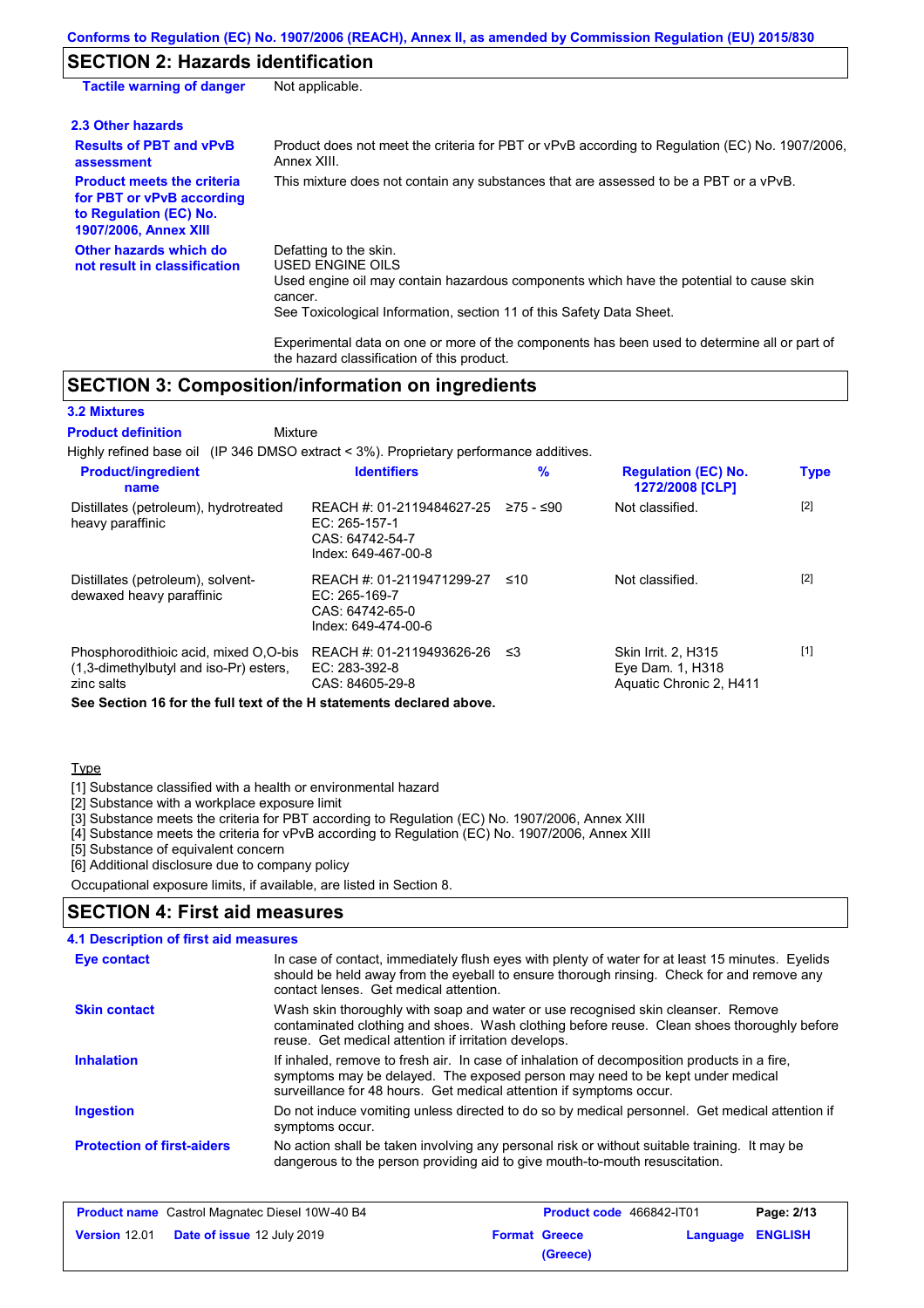# **SECTION 4: First aid measures**

### **4.2 Most important symptoms and effects, both acute and delayed**

See Section 11 for more detailed information on health effects and symptoms.

## **Potential acute health effects**

| <b>Inhalation</b>   | Exposure to decomposition products may cause a health hazard. Serious effects may be<br>delayed following exposure. |  |  |  |
|---------------------|---------------------------------------------------------------------------------------------------------------------|--|--|--|
| <b>Ingestion</b>    | No known significant effects or critical hazards.                                                                   |  |  |  |
| <b>Skin contact</b> | Defatting to the skin. May cause skin dryness and irritation.                                                       |  |  |  |
| <b>Eye contact</b>  | Not classified as an eve irritant. Based on data available for this or related materials.                           |  |  |  |
|                     | Delayed and immediate effects as well as chronic effects from short and long-term exposure                          |  |  |  |
| <b>Inhalation</b>   | Overexposure to the inhalation of airborne droplets or aerosols may cause irritation of the<br>respiratory tract.   |  |  |  |
| <b>Ingestion</b>    | Ingestion of large quantities may cause nausea and diarrhoea.                                                       |  |  |  |
| <b>Skin contact</b> | Prolonged or repeated contact can defat the skin and lead to irritation and/or dermatitis.                          |  |  |  |
| Eye contact         | Potential risk of transient stinging or redness if accidental eye contact occurs.                                   |  |  |  |
|                     |                                                                                                                     |  |  |  |

### **4.3 Indication of any immediate medical attention and special treatment needed**

**Notes to physician** Treatment should in general be symptomatic and directed to relieving any effects. In case of inhalation of decomposition products in a fire, symptoms may be delayed. The exposed person may need to be kept under medical surveillance for 48 hours.

# **SECTION 5: Firefighting measures**

| 5.1 Extinguishing media                                   |                                                                                                                                                                                                                                                                                                                                                                   |
|-----------------------------------------------------------|-------------------------------------------------------------------------------------------------------------------------------------------------------------------------------------------------------------------------------------------------------------------------------------------------------------------------------------------------------------------|
| <b>Suitable extinguishing</b><br>media                    | In case of fire, use foam, dry chemical or carbon dioxide extinguisher or spray.                                                                                                                                                                                                                                                                                  |
| <b>Unsuitable extinguishing</b><br>media                  | Do not use water jet. The use of a water jet may cause the fire to spread by splashing the<br>burning product.                                                                                                                                                                                                                                                    |
| 5.2 Special hazards arising from the substance or mixture |                                                                                                                                                                                                                                                                                                                                                                   |
| <b>Hazards from the</b><br>substance or mixture           | In a fire or if heated, a pressure increase will occur and the container may burst.                                                                                                                                                                                                                                                                               |
| <b>Hazardous combustion</b><br>products                   | Combustion products may include the following:<br>carbon oxides $(CO, CO2)$ (carbon monoxide, carbon dioxide)<br>nitrogen oxides (NO, $NO2$ etc.)                                                                                                                                                                                                                 |
| 5.3 Advice for firefighters                               |                                                                                                                                                                                                                                                                                                                                                                   |
| <b>Special precautions for</b><br>fire-fighters           | No action shall be taken involving any personal risk or without suitable training. Promptly<br>isolate the scene by removing all persons from the vicinity of the incident if there is a fire.                                                                                                                                                                    |
| <b>Special protective</b><br>equipment for fire-fighters  | Fire-fighters should wear appropriate protective equipment and self-contained breathing<br>apparatus (SCBA) with a full face-piece operated in positive pressure mode. Clothing for fire-<br>fighters (including helmets, protective boots and gloves) conforming to European standard EN<br>469 will provide a basic level of protection for chemical incidents. |

# **SECTION 6: Accidental release measures**

| 6.1 Personal precautions, protective equipment and emergency procedures |                                                                                                                                                                                                                                                                                                                                                                                      |                                                                                                                                                                                             |          |                |
|-------------------------------------------------------------------------|--------------------------------------------------------------------------------------------------------------------------------------------------------------------------------------------------------------------------------------------------------------------------------------------------------------------------------------------------------------------------------------|---------------------------------------------------------------------------------------------------------------------------------------------------------------------------------------------|----------|----------------|
| For non-emergency<br>personnel                                          | No action shall be taken involving any personal risk or without suitable training. Evacuate<br>surrounding areas. Keep unnecessary and unprotected personnel from entering. Do not touch<br>or walk through spilt material. Floors may be slippery; use care to avoid falling. Put on<br>appropriate personal protective equipment.                                                  |                                                                                                                                                                                             |          |                |
| For emergency responders                                                | Entry into a confined space or poorly ventilated area contaminated with vapour, mist or fume is<br>extremely hazardous without the correct respiratory protective equipment and a safe system of<br>work. Wear self-contained breathing apparatus. Wear a suitable chemical protective suit.<br>Chemical resistant boots. See also the information in "For non-emergency personnel". |                                                                                                                                                                                             |          |                |
| <b>6.2 Environmental</b><br>precautions                                 | Avoid dispersal of spilt material and runoff and contact with soil, waterways, drains and sewers.<br>Inform the relevant authorities if the product has caused environmental pollution (sewers,<br>waterways, soil or air).                                                                                                                                                          |                                                                                                                                                                                             |          |                |
| 6.3 Methods and material for containment and cleaning up                |                                                                                                                                                                                                                                                                                                                                                                                      |                                                                                                                                                                                             |          |                |
| <b>Small spill</b>                                                      | contractor.                                                                                                                                                                                                                                                                                                                                                                          | Stop leak if without risk. Move containers from spill area. Absorb with an inert material and<br>place in an appropriate waste disposal container. Dispose of via a licensed waste disposal |          |                |
| <b>Product name</b> Castrol Magnatec Diesel 10W-40 B4                   |                                                                                                                                                                                                                                                                                                                                                                                      | Product code 466842-IT01                                                                                                                                                                    |          | Page: 3/13     |
| Date of issue 12 July 2019<br>Version 12.01                             |                                                                                                                                                                                                                                                                                                                                                                                      | <b>Format Greece</b>                                                                                                                                                                        | Language | <b>ENGLISH</b> |

**(Greece)**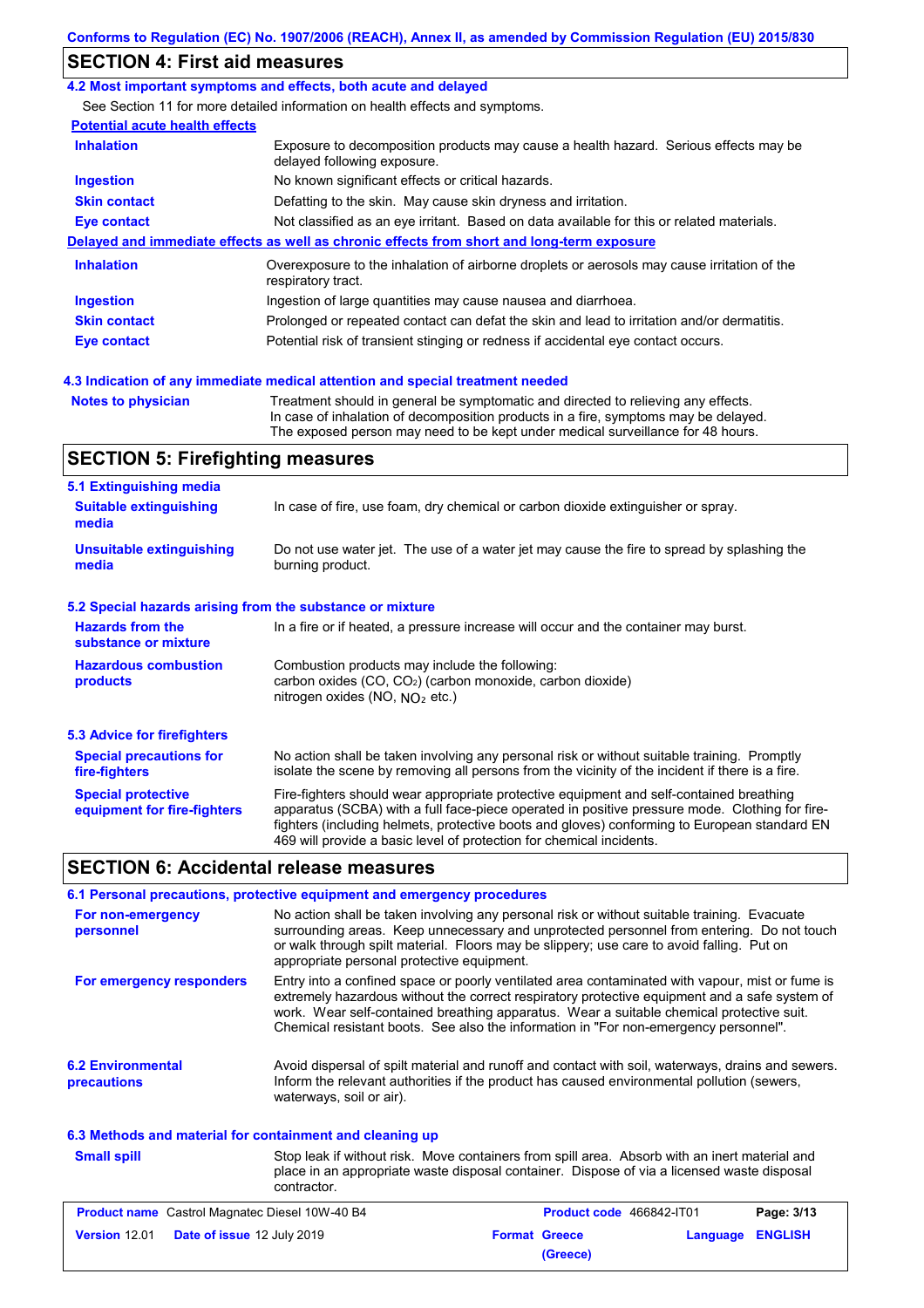# **SECTION 6: Accidental release measures**

| Large spill                               | Stop leak if without risk. Move containers from spill area. Prevent entry into sewers, water<br>courses, basements or confined areas. Contain and collect spillage with non-combustible,<br>absorbent material e.g. sand, earth, vermiculite or diatomaceous earth and place in container<br>for disposal according to local regulations. Dispose of via a licensed waste disposal contractor. |
|-------------------------------------------|------------------------------------------------------------------------------------------------------------------------------------------------------------------------------------------------------------------------------------------------------------------------------------------------------------------------------------------------------------------------------------------------|
| 6.4 Reference to other<br><b>sections</b> | See Section 1 for emergency contact information.<br>See Section 5 for firefighting measures.<br>See Section 8 for information on appropriate personal protective equipment.<br>See Section 12 for environmental precautions.<br>See Section 13 for additional waste treatment information.                                                                                                     |

# **SECTION 7: Handling and storage**

| 7.1 Precautions for safe handling                                                    |                                                                                                                                                                                                                                                                                                                                                                                                                                                                                          |
|--------------------------------------------------------------------------------------|------------------------------------------------------------------------------------------------------------------------------------------------------------------------------------------------------------------------------------------------------------------------------------------------------------------------------------------------------------------------------------------------------------------------------------------------------------------------------------------|
| <b>Protective measures</b>                                                           | Put on appropriate personal protective equipment.                                                                                                                                                                                                                                                                                                                                                                                                                                        |
| <b>Advice on general</b><br>occupational hygiene                                     | Eating, drinking and smoking should be prohibited in areas where this material is handled.<br>stored and processed. Wash thoroughly after handling. Remove contaminated clothing and<br>protective equipment before entering eating areas. See also Section 8 for additional<br>information on hygiene measures.                                                                                                                                                                         |
| <b>7.2 Conditions for safe</b><br>storage, including any<br><i>incompatibilities</i> | Store in accordance with local requiations. Store in a dry, cool and well-ventilated area, away<br>from incompatible materials (see Section 10). Keep away from heat and direct sunlight. Keep<br>container tightly closed and sealed until ready for use. Containers that have been opened must<br>be carefully resealed and kept upright to prevent leakage. Store and use only in equipment/<br>containers designed for use with this product. Do not store in unlabelled containers. |
| Not suitable                                                                         | Prolonged exposure to elevated temperature.                                                                                                                                                                                                                                                                                                                                                                                                                                              |
| 7.3 Specific end use(s)                                                              |                                                                                                                                                                                                                                                                                                                                                                                                                                                                                          |
| <b>Recommendations</b>                                                               | See section 1.2 and Exposure scenarios in annex, if applicable.                                                                                                                                                                                                                                                                                                                                                                                                                          |

# **SECTION 8: Exposure controls/personal protection**

#### **8.1 Control parameters**

**Occupational exposure limits**

| <b>Product/ingredient name</b><br>Distillates (petroleum), hydrotreated heavy paraffinic |                                                                                                                                                                                                                                                                                                                                                                                                                                                                                                                                                                                                                                                                           | <b>Exposure limit values</b>                                                                                                                                                                                                                         |
|------------------------------------------------------------------------------------------|---------------------------------------------------------------------------------------------------------------------------------------------------------------------------------------------------------------------------------------------------------------------------------------------------------------------------------------------------------------------------------------------------------------------------------------------------------------------------------------------------------------------------------------------------------------------------------------------------------------------------------------------------------------------------|------------------------------------------------------------------------------------------------------------------------------------------------------------------------------------------------------------------------------------------------------|
|                                                                                          |                                                                                                                                                                                                                                                                                                                                                                                                                                                                                                                                                                                                                                                                           | Ministry of Labour and Social Affairs (Greece).<br>TWA: 5 mg/m <sup>3</sup> 8 hours. Issued/Revised: 5/1999                                                                                                                                          |
| Distillates (petroleum), solvent-dewaxed heavy<br>paraffinic                             |                                                                                                                                                                                                                                                                                                                                                                                                                                                                                                                                                                                                                                                                           | Ministry of Labour and Social Affairs (Greece).                                                                                                                                                                                                      |
|                                                                                          |                                                                                                                                                                                                                                                                                                                                                                                                                                                                                                                                                                                                                                                                           | TWA: 5 mg/m <sup>3</sup> 8 hours. Issued/Revised: 5/1999                                                                                                                                                                                             |
| quidance only.                                                                           |                                                                                                                                                                                                                                                                                                                                                                                                                                                                                                                                                                                                                                                                           | Whilst specific OELs for certain components may be shown in this section, other components may be present in any mist,<br>vapour or dust produced. Therefore, the specific OELs may not be applicable to the product as a whole and are provided for |
| <b>Recommended monitoring</b><br>procedures                                              | If this product contains ingredients with exposure limits, personal, workplace atmosphere or<br>biological monitoring may be required to determine the effectiveness of the ventilation or other<br>control measures and/or the necessity to use respiratory protective equipment. Reference<br>should be made to monitoring standards, such as the following: European Standard EN 689<br>(Workplace atmospheres - Guidance for the assessment of exposure by inhalation to chemical<br>agents for comparison with limit values and measurement strategy) European Standard EN<br>14042 (Workplace atmospheres - Guide for the application and use of procedures for the |                                                                                                                                                                                                                                                      |

the determination of hazardous substances will also be required.

assessment of exposure to chemical and biological agents) European Standard EN 482 (Workplace atmospheres - General requirements for the performance of procedures for the measurement of chemical agents) Reference to national guidance documents for methods for

**Derived No Effect Level**

No DNELs/DMELs available.

#### **Predicted No Effect Concentration**

No PNECs available

### **8.2 Exposure controls**

| <b>Product name</b> Castrol Magnatec Diesel 10W-40 B4 |                                          | <b>Product code</b> 466842-IT01 |                      | Page: 4/13              |  |
|-------------------------------------------------------|------------------------------------------|---------------------------------|----------------------|-------------------------|--|
|                                                       | Version 12.01 Date of issue 12 July 2019 |                                 | <b>Format Greece</b> | <b>Language ENGLISH</b> |  |
|                                                       |                                          |                                 | (Greece)             |                         |  |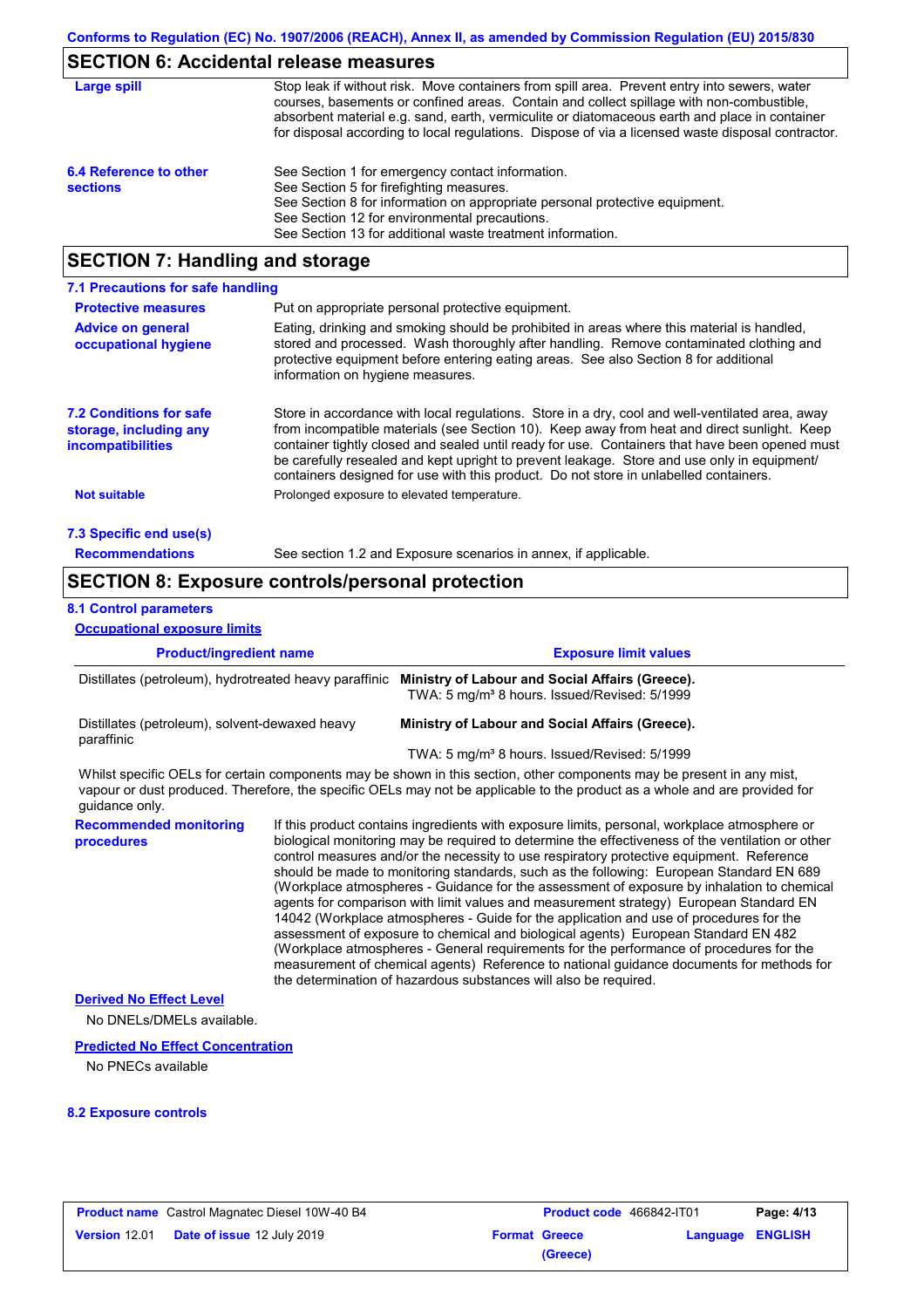# **SECTION 8: Exposure controls/personal protection**

| <b>Appropriate engineering</b>        | Provide exhaust ventilation or other engineering controls to keep the relevant airborne                                                                                                         |
|---------------------------------------|-------------------------------------------------------------------------------------------------------------------------------------------------------------------------------------------------|
| <b>controls</b>                       | concentrations below their respective occupational exposure limits.                                                                                                                             |
|                                       | All activities involving chemicals should be assessed for their risks to health, to ensure                                                                                                      |
|                                       | exposures are adequately controlled. Personal protective equipment should only be considered<br>after other forms of control measures (e.g. engineering controls) have been suitably evaluated. |
|                                       | Personal protective equipment should conform to appropriate standards, be suitable for use, be                                                                                                  |
|                                       | kept in good condition and properly maintained.                                                                                                                                                 |
|                                       | Your supplier of personal protective equipment should be consulted for advice on selection and                                                                                                  |
|                                       | appropriate standards. For further information contact your national organisation for standards.                                                                                                |
|                                       | The final choice of protective equipment will depend upon a risk assessment. It is important to                                                                                                 |
|                                       | ensure that all items of personal protective equipment are compatible.                                                                                                                          |
| <b>Individual protection measures</b> |                                                                                                                                                                                                 |
| <b>Hygiene measures</b>               | Wash hands, forearms and face thoroughly after handling chemical products, before eating,                                                                                                       |
|                                       | smoking and using the lavatory and at the end of the working period. Ensure that eyewash                                                                                                        |
|                                       | stations and safety showers are close to the workstation location.                                                                                                                              |
| <b>Respiratory protection</b>         | In case of insufficient ventilation, wear suitable respiratory equipment.                                                                                                                       |
|                                       | The correct choice of respiratory protection depends upon the chemicals being handled, the                                                                                                      |
|                                       | conditions of work and use, and the condition of the respiratory equipment. Safety procedures                                                                                                   |
|                                       | should be developed for each intended application. Respiratory protection equipment should                                                                                                      |
|                                       | therefore be chosen in consultation with the supplier/manufacturer and with a full assessment                                                                                                   |
|                                       | of the working conditions.                                                                                                                                                                      |
| <b>Eye/face protection</b>            | Safety glasses with side shields.                                                                                                                                                               |
| <b>Skin protection</b>                |                                                                                                                                                                                                 |
| <b>Hand protection</b>                | <b>General Information:</b>                                                                                                                                                                     |
|                                       |                                                                                                                                                                                                 |
|                                       | Because specific work environments and material handling practices vary, safety procedures<br>should be developed for each intended application. The correct choice of protective gloves        |
|                                       | depends upon the chemicals being handled, and the conditions of work and use. Most gloves                                                                                                       |
|                                       | provide protection for only a limited time before they must be discarded and replaced (even the                                                                                                 |
|                                       | best chemically resistant gloves will break down after repeated chemical exposures).                                                                                                            |
|                                       |                                                                                                                                                                                                 |
|                                       | Gloves should be chosen in consultation with the supplier / manufacturer and taking account of                                                                                                  |
|                                       | a full assessment of the working conditions.                                                                                                                                                    |
|                                       | Recommended: Nitrile gloves.                                                                                                                                                                    |
|                                       | <b>Breakthrough time:</b>                                                                                                                                                                       |
|                                       |                                                                                                                                                                                                 |
|                                       | Breakthrough time data are generated by glove manufacturers under laboratory test conditions                                                                                                    |
|                                       | and represent how long a glove can be expected to provide effective permeation resistance. It                                                                                                   |
|                                       | is important when following breakthrough time recommendations that actual workplace                                                                                                             |
|                                       | conditions are taken into account. Always consult with your glove supplier for up-to-date                                                                                                       |
|                                       | technical information on breakthrough times for the recommended glove type.<br>Our recommendations on the selection of gloves are as follows:                                                   |
|                                       |                                                                                                                                                                                                 |
|                                       | Continuous contact:                                                                                                                                                                             |
|                                       | Gloves with a minimum breakthrough time of 240 minutes, or >480 minutes if suitable gloves                                                                                                      |
|                                       | can be obtained.                                                                                                                                                                                |
|                                       | If suitable gloves are not available to offer that level of protection, gloves with shorter                                                                                                     |
|                                       | breakthrough times may be acceptable as long as appropriate glove maintenance and                                                                                                               |
|                                       | replacement regimes are determined and adhered to.                                                                                                                                              |
|                                       | Short-term / splash protection:                                                                                                                                                                 |
|                                       | Recommended breakthrough times as above.                                                                                                                                                        |
|                                       | It is recognised that for short-term, transient exposures, gloves with shorter breakthrough times                                                                                               |
|                                       | may commonly be used. Therefore, appropriate maintenance and replacement regimes must                                                                                                           |
|                                       | be determined and rigorously followed.                                                                                                                                                          |
|                                       | <b>Glove Thickness:</b>                                                                                                                                                                         |
|                                       | For general applications, we recommend gloves with a thickness typically greater than 0.35 mm.                                                                                                  |
|                                       |                                                                                                                                                                                                 |
|                                       | It should be emphasised that glove thickness is not necessarily a good predictor of glove                                                                                                       |
|                                       | resistance to a specific chemical, as the permeation efficiency of the glove will be dependent                                                                                                  |
|                                       | on the exact composition of the glove material. Therefore, glove selection should also be based<br>on consideration of the task requirements and knowledge of breakthrough times.               |
|                                       | Glove thickness may also vary depending on the glove manufacturer, the glove type and the                                                                                                       |
|                                       | glove model. Therefore, the manufacturers' technical data should always be taken into account                                                                                                   |
|                                       | to ensure selection of the most appropriate glove for the task.                                                                                                                                 |
|                                       |                                                                                                                                                                                                 |

| <b>Product name</b> Castrol Magnatec Diesel 10W-40 B4 |                                   | Product code 466842-IT01 |                      | Page: 5/13              |  |
|-------------------------------------------------------|-----------------------------------|--------------------------|----------------------|-------------------------|--|
| Version 12.01                                         | <b>Date of issue 12 July 2019</b> |                          | <b>Format Greece</b> | <b>Language ENGLISH</b> |  |
|                                                       |                                   |                          | (Greece)             |                         |  |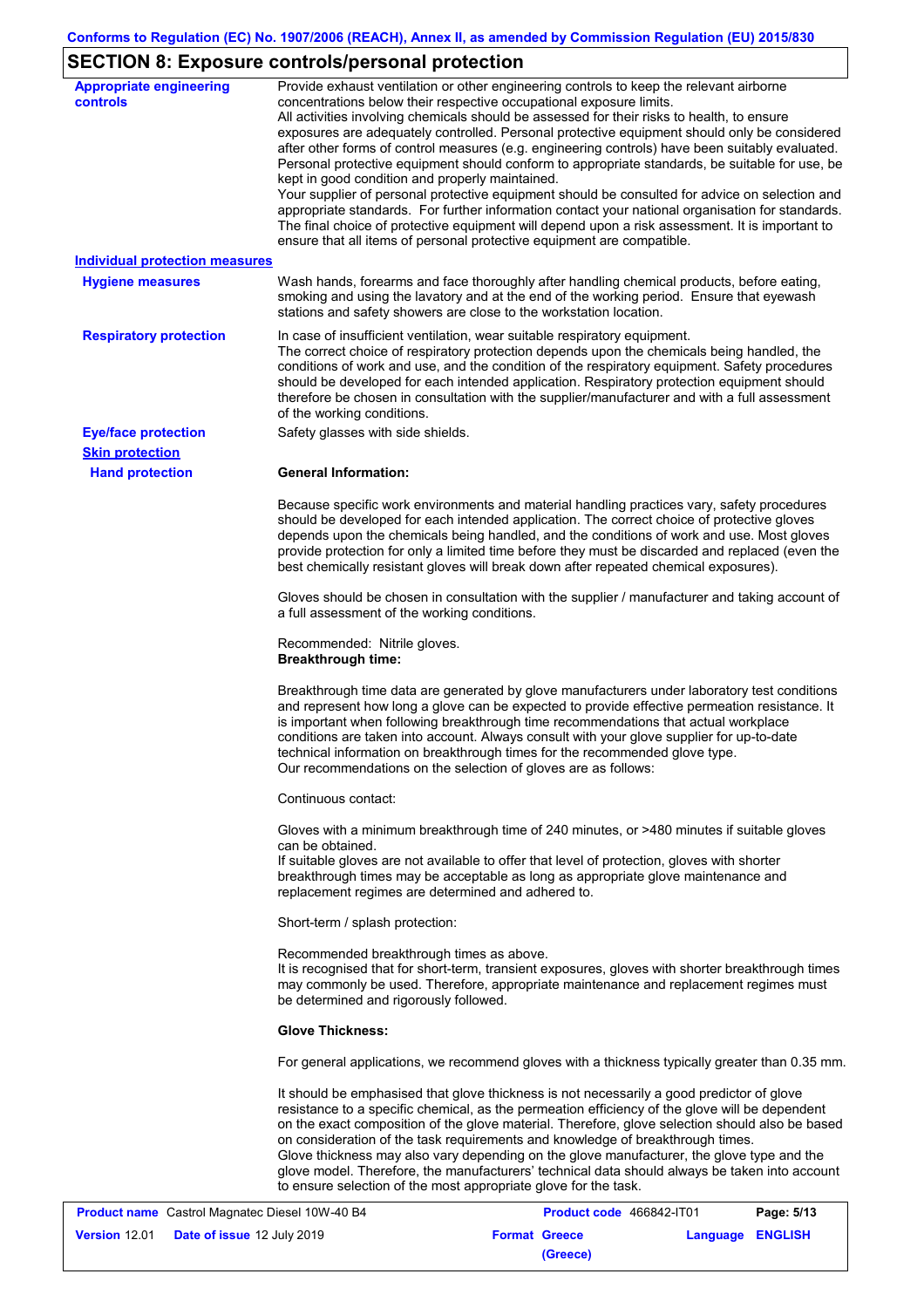# **SECTION 8: Exposure controls/personal protection**

|                                           | Note: Depending on the activity being conducted, gloves of varying thickness may be required<br>for specific tasks. For example:                                                                                                                                                                                                                                                                                                                                                                                                                                                                                                                                                      |
|-------------------------------------------|---------------------------------------------------------------------------------------------------------------------------------------------------------------------------------------------------------------------------------------------------------------------------------------------------------------------------------------------------------------------------------------------------------------------------------------------------------------------------------------------------------------------------------------------------------------------------------------------------------------------------------------------------------------------------------------|
|                                           | • Thinner gloves (down to 0.1 mm or less) may be required where a high degree of manual<br>dexterity is needed. However, these gloves are only likely to give short duration protection and<br>would normally be just for single use applications, then disposed of.                                                                                                                                                                                                                                                                                                                                                                                                                  |
|                                           | • Thicker gloves (up to 3 mm or more) may be required where there is a mechanical (as well<br>as a chemical) risk i.e. where there is abrasion or puncture potential.                                                                                                                                                                                                                                                                                                                                                                                                                                                                                                                 |
| <b>Skin and body</b>                      | Use of protective clothing is good industrial practice.<br>Personal protective equipment for the body should be selected based on the task being<br>performed and the risks involved and should be approved by a specialist before handling this<br>product.<br>Cotton or polyester/cotton overalls will only provide protection against light superficial<br>contamination that will not soak through to the skin. Overalls should be laundered on a regular<br>basis. When the risk of skin exposure is high (e.g. when cleaning up spillages or if there is a<br>risk of splashing) then chemical resistant aprons and/or impervious chemical suits and boots<br>will be required. |
| <b>Refer to standards:</b>                | Respiratory protection: EN 529<br>Gloves: EN 420, EN 374<br>Eye protection: EN 166<br>Filtering half-mask: EN 149<br>Filtering half-mask with valve: EN 405<br>Half-mask: EN 140 plus filter<br>Full-face mask: EN 136 plus filter<br>Particulate filters: EN 143<br>Gas/combined filters: EN 14387                                                                                                                                                                                                                                                                                                                                                                                   |
| <b>Environmental exposure</b><br>controls | Emissions from ventilation or work process equipment should be checked to ensure they<br>comply with the requirements of environmental protection legislation. In some cases, fume<br>scrubbers, filters or engineering modifications to the process equipment will be necessary to<br>reduce emissions to acceptable levels.                                                                                                                                                                                                                                                                                                                                                         |

# **SECTION 9: Physical and chemical properties**

| 9.1 Information on basic physical and chemical properties |                                                                                         |
|-----------------------------------------------------------|-----------------------------------------------------------------------------------------|
| <b>Appearance</b>                                         |                                                                                         |
| <b>Physical state</b>                                     | Liquid.                                                                                 |
| <b>Colour</b>                                             | Amber.                                                                                  |
| <b>Odour</b>                                              | Not available.                                                                          |
| <b>Odour threshold</b>                                    | Not available.                                                                          |
| pH                                                        | Not available.                                                                          |
| <b>Melting point/freezing point</b>                       | Not available.                                                                          |
| Initial boiling point and boiling<br>range                | Not available.                                                                          |
| <b>Pour point</b>                                         | -42 $\degree$ C                                                                         |
| <b>Flash point</b>                                        | Closed cup: 204°C (399.2°F) [Pensky-Martens.]<br>Open cup: 242°C (467.6°F) [Cleveland.] |
| <b>Evaporation rate</b>                                   | Not available.                                                                          |
| <b>Flammability (solid, gas)</b>                          | Not available.                                                                          |
| <b>Upper/lower flammability or</b><br>explosive limits    | Not available.                                                                          |
| <b>Vapour pressure</b>                                    | Not available.                                                                          |
| <b>Vapour density</b>                                     | Not available.                                                                          |
| <b>Relative density</b>                                   | Not available.                                                                          |
| <b>Density</b>                                            | <1000 kg/m <sup>3</sup> (<1 g/cm <sup>3</sup> ) at 20°C                                 |
| <b>Solubility(ies)</b>                                    | insoluble in water.                                                                     |
| <b>Partition coefficient: n-octanol/</b><br>water         | Not available.                                                                          |
| <b>Auto-ignition temperature</b>                          | Not available.                                                                          |
| <b>Decomposition temperature</b>                          | Not available.                                                                          |
|                                                           |                                                                                         |

| <b>Product name</b> Castrol Magnatec Diesel 10W-40 B4 |                                   | Product code 466842-IT01 |                      | Page: 6/13       |  |
|-------------------------------------------------------|-----------------------------------|--------------------------|----------------------|------------------|--|
| Version 12.01                                         | <b>Date of issue 12 July 2019</b> |                          | <b>Format Greece</b> | Language ENGLISH |  |
|                                                       |                                   |                          | (Greece)             |                  |  |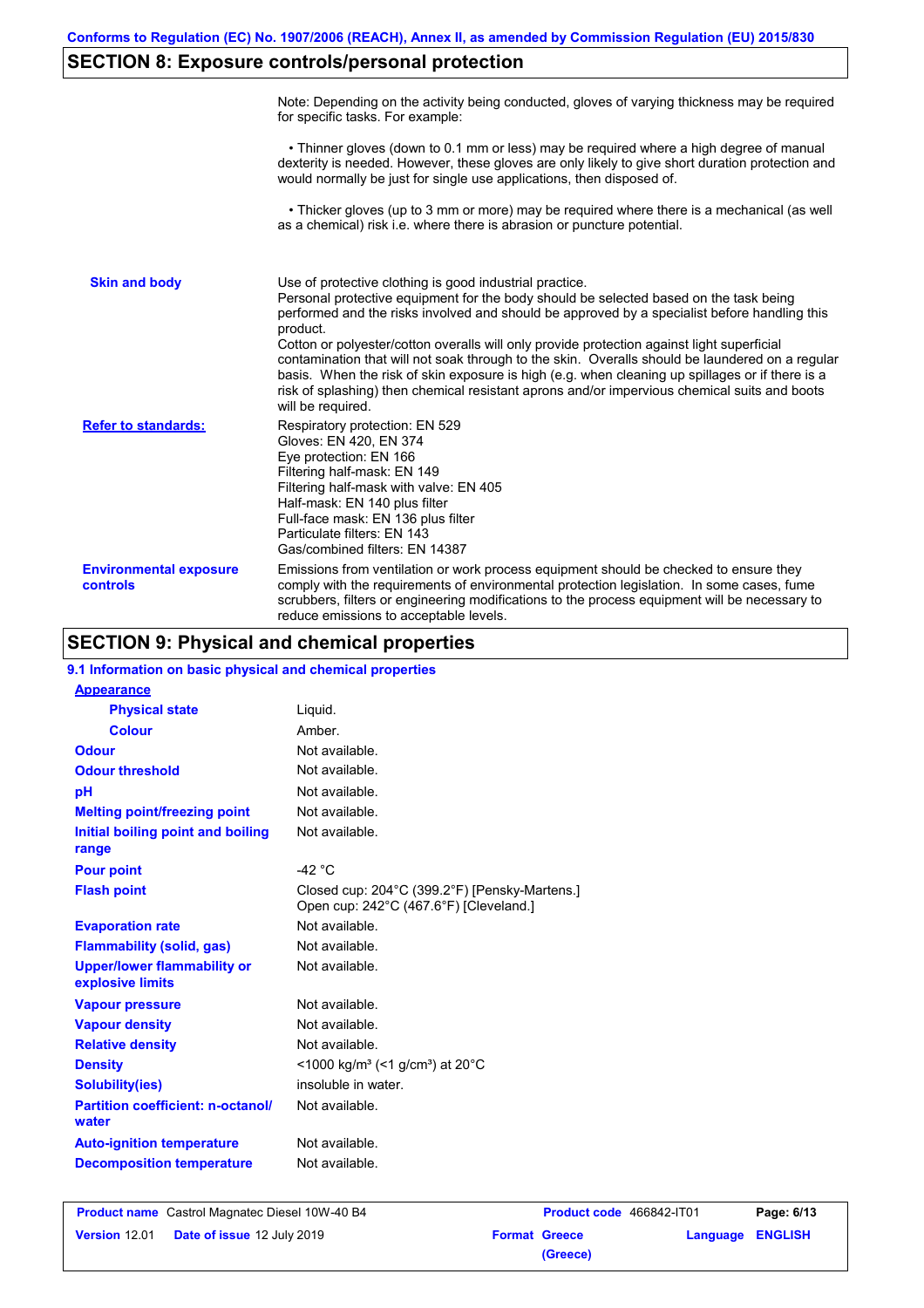# **SECTION 9: Physical and chemical properties**

| <b>Viscosity</b>            | Kinematic: $99.9$ mm <sup>2</sup> /s ( $99.9$ cSt) at $40^{\circ}$ C<br>Kinematic: 13.7 to 16.2 mm <sup>2</sup> /s (13.7 to 16.2 cSt) at 100°C |
|-----------------------------|------------------------------------------------------------------------------------------------------------------------------------------------|
| <b>Explosive properties</b> | Not available.                                                                                                                                 |
| <b>Oxidising properties</b> | Not available.                                                                                                                                 |

## **9.2 Other information**

No additional information.

| <b>SECTION 10: Stability and reactivity</b>       |                                                                                                                                                                         |  |  |
|---------------------------------------------------|-------------------------------------------------------------------------------------------------------------------------------------------------------------------------|--|--|
| <b>10.1 Reactivity</b>                            | No specific test data available for this product. Refer to Conditions to avoid and Incompatible<br>materials for additional information.                                |  |  |
| <b>10.2 Chemical stability</b>                    | The product is stable.                                                                                                                                                  |  |  |
| <b>10.3 Possibility of</b><br>hazardous reactions | Under normal conditions of storage and use, hazardous reactions will not occur.<br>Under normal conditions of storage and use, hazardous polymerisation will not occur. |  |  |
| <b>10.4 Conditions to avoid</b>                   | Avoid all possible sources of ignition (spark or flame).                                                                                                                |  |  |
| 10.5 Incompatible materials                       | Reactive or incompatible with the following materials: oxidising materials.                                                                                             |  |  |
| <b>10.6 Hazardous</b><br>decomposition products   | Under normal conditions of storage and use, hazardous decomposition products should not be<br>produced.                                                                 |  |  |

# **SECTION 11: Toxicological information**

| 11.1 Information on toxicological effects          |                                                                                                                                                                                                                                                                                                                                                                                                                 |  |
|----------------------------------------------------|-----------------------------------------------------------------------------------------------------------------------------------------------------------------------------------------------------------------------------------------------------------------------------------------------------------------------------------------------------------------------------------------------------------------|--|
| <b>Acute toxicity estimates</b>                    |                                                                                                                                                                                                                                                                                                                                                                                                                 |  |
| Not available.                                     |                                                                                                                                                                                                                                                                                                                                                                                                                 |  |
| <b>Information on likely</b><br>routes of exposure | Routes of entry anticipated: Dermal, Inhalation.                                                                                                                                                                                                                                                                                                                                                                |  |
| <b>Potential acute health effects</b>              |                                                                                                                                                                                                                                                                                                                                                                                                                 |  |
| <b>Inhalation</b>                                  | Exposure to decomposition products may cause a health hazard. Serious effects may be<br>delayed following exposure.                                                                                                                                                                                                                                                                                             |  |
| <b>Ingestion</b>                                   | No known significant effects or critical hazards.                                                                                                                                                                                                                                                                                                                                                               |  |
| <b>Skin contact</b>                                | Defatting to the skin. May cause skin dryness and irritation.                                                                                                                                                                                                                                                                                                                                                   |  |
| <b>Eye contact</b>                                 | Not classified as an eye irritant. Based on data available for this or related materials.                                                                                                                                                                                                                                                                                                                       |  |
|                                                    | Symptoms related to the physical, chemical and toxicological characteristics                                                                                                                                                                                                                                                                                                                                    |  |
| <b>Inhalation</b>                                  | No specific data.                                                                                                                                                                                                                                                                                                                                                                                               |  |
| <b>Ingestion</b>                                   | No specific data.                                                                                                                                                                                                                                                                                                                                                                                               |  |
| <b>Skin contact</b>                                | Adverse symptoms may include the following:<br>irritation<br>dryness<br>cracking                                                                                                                                                                                                                                                                                                                                |  |
| <b>Eye contact</b>                                 | No specific data.                                                                                                                                                                                                                                                                                                                                                                                               |  |
|                                                    | Delayed and immediate effects as well as chronic effects from short and long-term exposure                                                                                                                                                                                                                                                                                                                      |  |
| <b>Inhalation</b>                                  | Overexposure to the inhalation of airborne droplets or aerosols may cause irritation of the<br>respiratory tract.                                                                                                                                                                                                                                                                                               |  |
| <b>Ingestion</b>                                   | Ingestion of large quantities may cause nausea and diarrhoea.                                                                                                                                                                                                                                                                                                                                                   |  |
| <b>Skin contact</b>                                | Prolonged or repeated contact can defat the skin and lead to irritation and/or dermatitis.                                                                                                                                                                                                                                                                                                                      |  |
| <b>Eye contact</b>                                 | Potential risk of transient stinging or redness if accidental eye contact occurs.                                                                                                                                                                                                                                                                                                                               |  |
| <b>Potential chronic health effects</b>            |                                                                                                                                                                                                                                                                                                                                                                                                                 |  |
| <b>General</b>                                     | <b>USED ENGINE OILS</b><br>Combustion products resulting from the operation of internal combustion engines contaminate<br>engine oils during use. Used engine oil may contain hazardous components which have the<br>potential to cause skin cancer. Frequent or prolonged contact with all types and makes of used<br>engine oil must therefore be avoided and a high standard of personal hygiene maintained. |  |
| <b>Carcinogenicity</b>                             | No known significant effects or critical hazards.                                                                                                                                                                                                                                                                                                                                                               |  |
| <b>Mutagenicity</b>                                | No known significant effects or critical hazards.                                                                                                                                                                                                                                                                                                                                                               |  |
| <b>Developmental effects</b>                       | No known significant effects or critical hazards.                                                                                                                                                                                                                                                                                                                                                               |  |
| Product name Castrol Magnatec Diesel 10W-40 B4     | Product code 466842-IT01<br>Page: 7/13                                                                                                                                                                                                                                                                                                                                                                          |  |
| <b>Version 12.01</b><br>Date of issue 12 July 2019 | <b>Format Greece</b><br>Language<br><b>ENGLISH</b><br>(Greece)                                                                                                                                                                                                                                                                                                                                                  |  |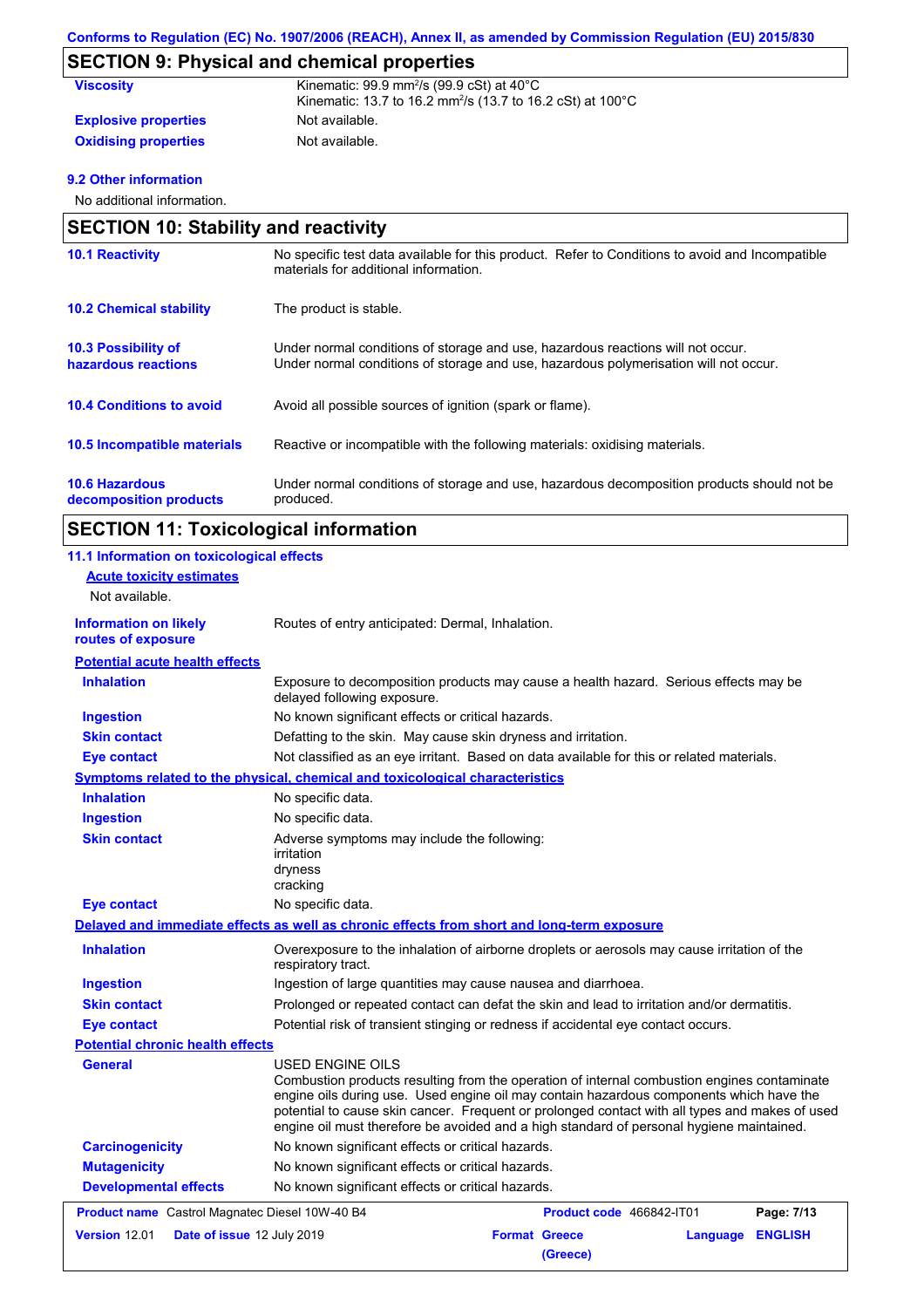## **SECTION 11: Toxicological information**

**Fertility effects** No known significant effects or critical hazards.

## **SECTION 12: Ecological information**

#### **12.1 Toxicity**

```
Environmental hazards Not classified as dangerous
```
Product not classified for environmental effects. Based on data available for this or related materials.

#### **12.2 Persistence and degradability**

Not expected to be rapidly degradable.

#### **12.3 Bioaccumulative potential**

This product is not expected to bioaccumulate through food chains in the environment.

| <b>12.4 Mobility in soil</b>                                  |                                                                      |
|---------------------------------------------------------------|----------------------------------------------------------------------|
| <b>Soil/water partition</b><br>coefficient (K <sub>oc</sub> ) | Not available.                                                       |
| <b>Mobility</b>                                               | Spillages may penetrate the soil causing ground water contamination. |

#### **12.5 Results of PBT and vPvB assessment**

Product does not meet the criteria for PBT or vPvB according to Regulation (EC) No. 1907/2006, Annex XIII.

#### **12.6 Other adverse effects**

**Other ecological information**

Spills may form a film on water surfaces causing physical damage to organisms. Oxygen transfer could also be impaired.

## **SECTION 13: Disposal considerations**

#### **13.1 Waste treatment methods**

#### **Product**

Where possible, arrange for product to be recycled. Dispose of via an authorised person/ licensed waste disposal contractor in accordance with local regulations.

# **Hazardous waste** Yes.

**Methods of disposal**

| European waste cataloque (EWC) |                                                                  |  |  |
|--------------------------------|------------------------------------------------------------------|--|--|
| Waste code                     | <b>Waste designation</b>                                         |  |  |
| $130205*$                      | Imineral-based non-chlorinated engine, gear and lubricating oils |  |  |

However, deviation from the intended use and/or the presence of any potential contaminants may require an alternative waste disposal code to be assigned by the end user.

#### **Packaging Methods of disposal Special precautions** Where possible, arrange for product to be recycled. Dispose of via an authorised person/ licensed waste disposal contractor in accordance with local regulations. This material and its container must be disposed of in a safe way. Care should be taken when handling emptied containers that have not been cleaned or rinsed out. Empty containers or liners may retain some product residues. Empty containers represent a fire hazard as they may contain flammable product residues and vapour. Never weld, solder or braze empty containers. Avoid dispersal of spilt material and runoff and contact with soil, waterways, drains and sewers. **References** Commission 2014/955/EU Directive 2008/98/EC

## **SECTION 14: Transport information**

|                                           | <b>ADR/RID</b>                                        | <b>ADN</b>     | <b>IMDG</b>                      | <b>IATA</b>                |
|-------------------------------------------|-------------------------------------------------------|----------------|----------------------------------|----------------------------|
| 14.1 UN number                            | Not regulated.                                        | Not regulated. | Not regulated.                   | Not regulated.             |
| 14.2 UN proper<br>shipping name           |                                                       |                |                                  |                            |
| <b>14.3 Transport</b><br>hazard class(es) |                                                       |                |                                  |                            |
|                                           | <b>Product name</b> Castrol Magnatec Diesel 10W-40 B4 |                | Product code 466842-IT01         | Page: 8/13                 |
| Version 12.01                             | Date of issue 12 July 2019                            |                | <b>Format Greece</b><br>(Greece) | <b>ENGLISH</b><br>Language |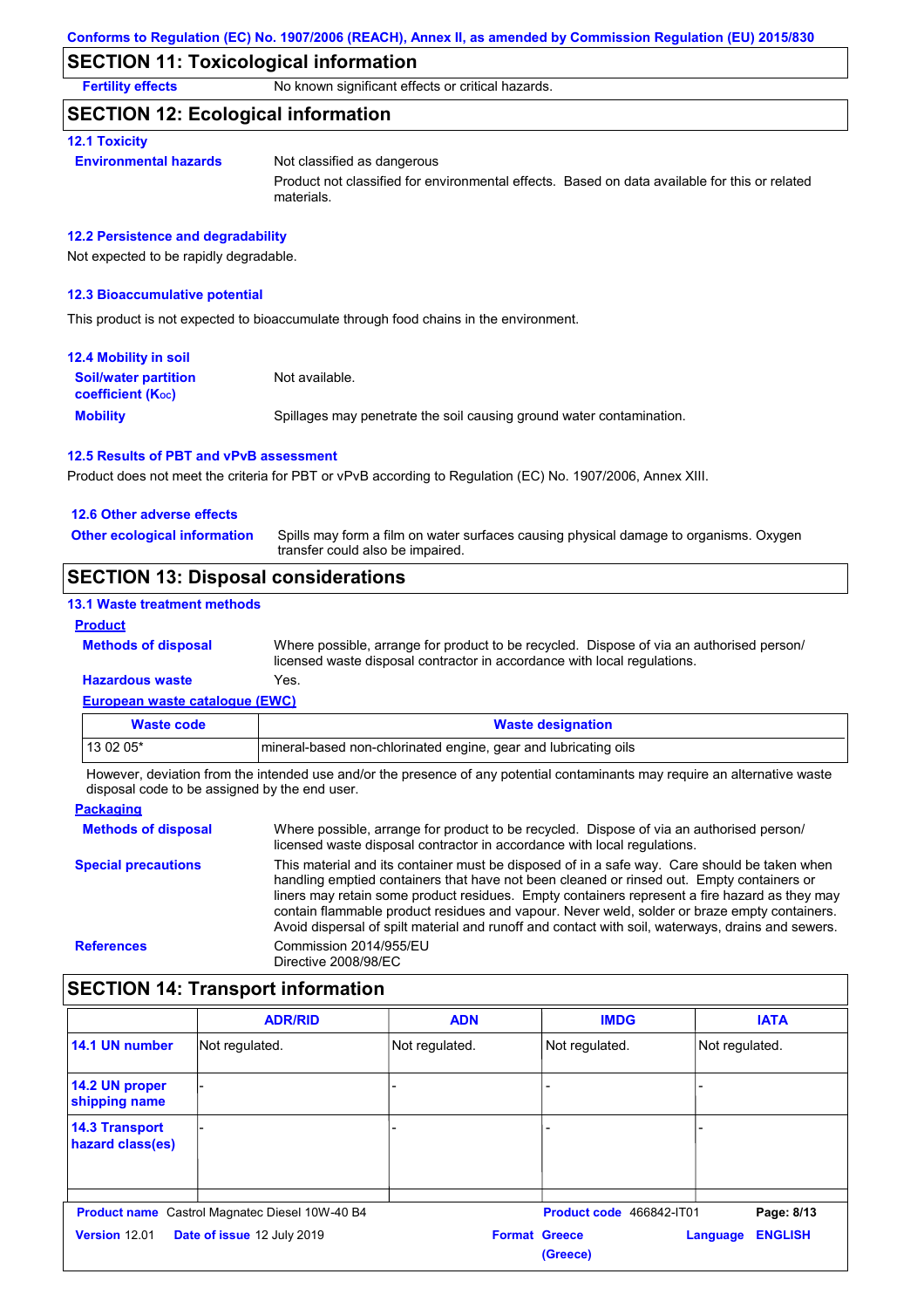# **SECTION 14: Transport information**

| 14.4 Packing<br>group                   |      |     |       |     |
|-----------------------------------------|------|-----|-------|-----|
| 14.5<br><b>Environmental</b><br>hazards | INo. | No. | l No. | No. |
| <b>Additional</b><br>information        |      |     |       |     |

**14.6 Special precautions for user** Not available.

**14.7 Transport in bulk according to Annex II of Marpol and the IBC Code** Not available.

# **SECTION 15: Regulatory information**

**15.1 Safety, health and environmental regulations/legislation specific for the substance or mixture**

## **EU Regulation (EC) No. 1907/2006 (REACH)**

### **Annex XIV - List of substances subject to authorisation**

#### **Annex XIV**

None of the components are listed.

**Substances of very high concern**

None of the components are listed.

# **Other regulations**

| <b>REACH Status</b>                                               | The company, as identified in Section 1, sells this product in the EU in compliance with the<br>current requirements of REACH. |
|-------------------------------------------------------------------|--------------------------------------------------------------------------------------------------------------------------------|
| <b>United States inventory</b><br>(TSCA 8b)                       | All components are active or exempted.                                                                                         |
| <b>Australia inventory (AICS)</b>                                 | All components are listed or exempted.                                                                                         |
| <b>Canada inventory</b>                                           | All components are listed or exempted.                                                                                         |
| <b>China inventory (IECSC)</b>                                    | All components are listed or exempted.                                                                                         |
| <b>Japan inventory (ENCS)</b>                                     | All components are listed or exempted.                                                                                         |
| <b>Korea inventory (KECI)</b>                                     | All components are listed or exempted.                                                                                         |
| <b>Philippines inventory</b><br>(PICCS)                           | All components are listed or exempted.                                                                                         |
| <b>Taiwan Chemical</b><br><b>Substances Inventory</b><br>(TCSI)   | All components are listed or exempted.                                                                                         |
| Ozone depleting substances (1005/2009/EU)                         |                                                                                                                                |
| Not listed.                                                       |                                                                                                                                |
| Prior Informed Consent (PIC) (649/2012/EU)<br>$N = 1$ $N = 1 - 1$ |                                                                                                                                |

Not listed.

## **Seveso Directive**

This product is not controlled under the Seveso Directive.

| <b>15.2 Chemical safety</b> | A Chemical Safety Assessment has been carried out for one or more of the substances within  |
|-----------------------------|---------------------------------------------------------------------------------------------|
| assessment                  | this mixture. A Chemical Safety Assessment has not been carried out for the mixture itself. |

# **SECTION 16: Other information**

| <b>Abbreviations and acronyms</b>                     | ADN = European Provisions concerning the International Carriage of Dangerous Goods by<br>Inland Waterway<br>ADR = The European Agreement concerning the International Carriage of Dangerous Goods by<br>Road<br>ATE = Acute Toxicity Estimate<br>BCF = Bioconcentration Factor<br>CAS = Chemical Abstracts Service<br>CLP = Classification, Labelling and Packaging Regulation [Regulation (EC) No. 1272/2008] |                                  |          |                |
|-------------------------------------------------------|----------------------------------------------------------------------------------------------------------------------------------------------------------------------------------------------------------------------------------------------------------------------------------------------------------------------------------------------------------------------------------------------------------------|----------------------------------|----------|----------------|
| <b>Product name</b> Castrol Magnatec Diesel 10W-40 B4 |                                                                                                                                                                                                                                                                                                                                                                                                                | Product code 466842-IT01         |          | Page: 9/13     |
| Version 12.01<br>Date of issue 12 July 2019           |                                                                                                                                                                                                                                                                                                                                                                                                                | <b>Format Greece</b><br>(Greece) | Language | <b>ENGLISH</b> |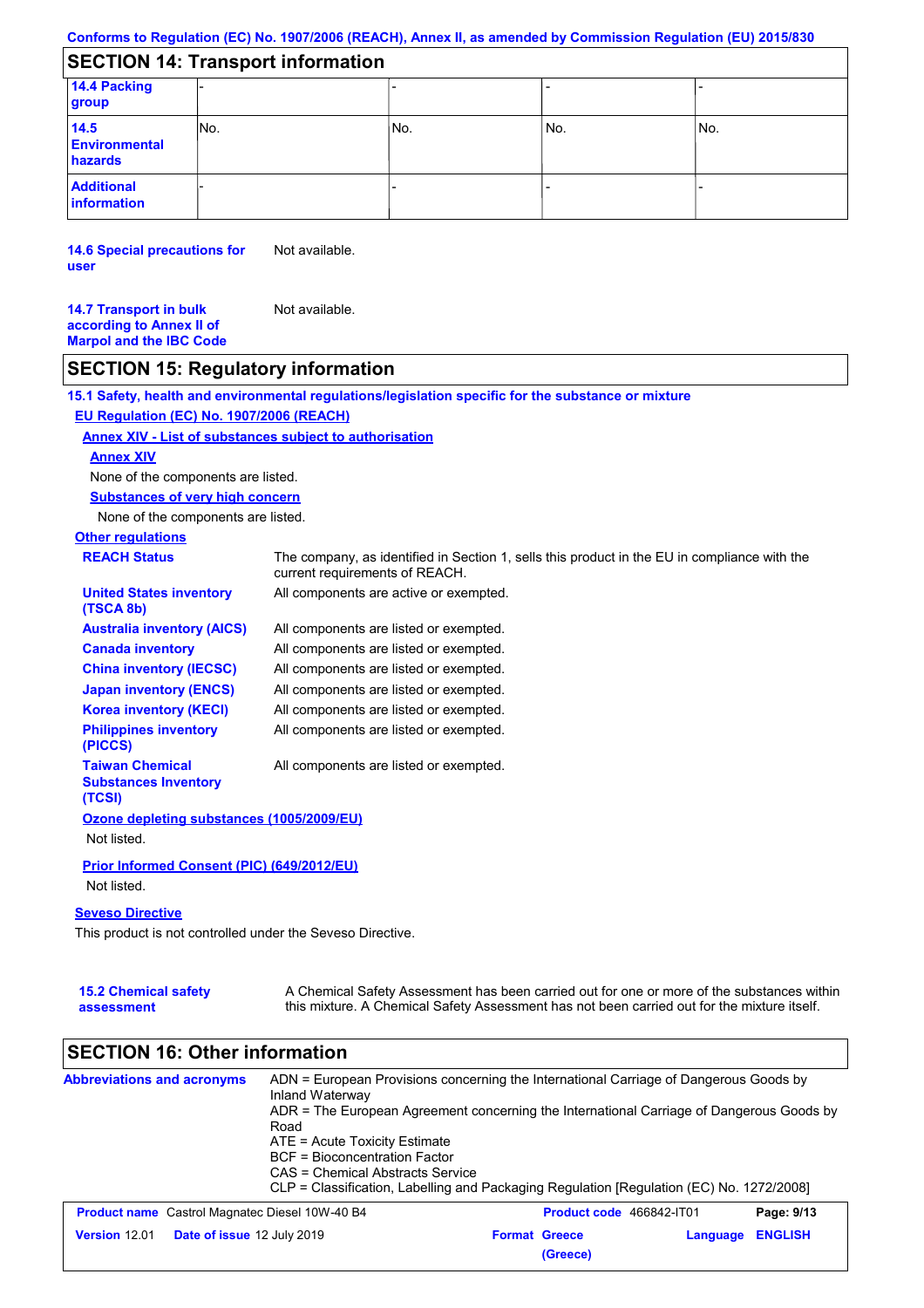# **SECTION 16: Other information**

CSA = Chemical Safety Assessment CSR = Chemical Safety Report DMEL = Derived Minimal Effect Level DNEL = Derived No Effect Level EINECS = European Inventory of Existing Commercial chemical Substances ES = Exposure Scenario EUH statement = CLP-specific Hazard statement EWC = European Waste Catalogue GHS = Globally Harmonized System of Classification and Labelling of Chemicals IATA = International Air Transport Association IBC = Intermediate Bulk Container IMDG = International Maritime Dangerous Goods LogPow = logarithm of the octanol/water partition coefficient MARPOL = International Convention for the Prevention of Pollution From Ships, 1973 as modified by the Protocol of 1978. ("Marpol" = marine pollution) OECD = Organisation for Economic Co-operation and Development PBT = Persistent, Bioaccumulative and Toxic PNEC = Predicted No Effect Concentration REACH = Registration, Evaluation, Authorisation and Restriction of Chemicals Regulation [Regulation (EC) No. 1907/2006] RID = The Regulations concerning the International Carriage of Dangerous Goods by Rail RRN = REACH Registration Number SADT = Self-Accelerating Decomposition Temperature SVHC = Substances of Very High Concern STOT-RE = Specific Target Organ Toxicity - Repeated Exposure STOT-SE = Specific Target Organ Toxicity - Single Exposure TWA = Time weighted average UN = United Nations UVCB = Complex hydrocarbon substance VOC = Volatile Organic Compound vPvB = Very Persistent and Very Bioaccumulative Varies = may contain one or more of the following 64741-88-4 / RRN 01-2119488706-23, 64741-89-5 / RRN 01-2119487067-30, 64741-95-3 / RRN 01-2119487081-40, 64741-96-4/ RRN 01-2119483621-38, 64742-01-4 / RRN 01-2119488707-21, 64742-44-5 / RRN 01-2119985177-24, 64742-45-6, 64742-52-5 / RRN 01-2119467170-45, 64742-53-6 / RRN 01-2119480375-34, 64742-54-7 / RRN 01-2119484627-25, 64742-55-8 / RRN 01-2119487077-29, 64742-56-9 / RRN 01-2119480132-48, 64742-57-0 / RRN 01-2119489287-22, 64742-58-1, 64742-62-7 / RRN 01-2119480472-38, 64742-63-8, 64742-65-0 / RRN 01-2119471299-27, 64742-70-7 / RRN 01-2119487080-42, 72623-85-9 / RRN 01-2119555262-43, 72623-86-0 / RRN 01-2119474878-16, 72623-87-1 / RRN 01-2119474889-13

**Procedure used to derive the classification according to Regulation (EC) No. 1272/2008 [CLP/GHS]**

| <b>Classification</b>                                   |                                                                                      | <b>Justification</b>                                                                                                                        |  |  |
|---------------------------------------------------------|--------------------------------------------------------------------------------------|---------------------------------------------------------------------------------------------------------------------------------------------|--|--|
| Not classified.                                         |                                                                                      |                                                                                                                                             |  |  |
| <b>Full text of abbreviated H</b><br><b>statements</b>  | H315<br>H318<br>H411                                                                 | Causes skin irritation.<br>Causes serious eye damage.<br>Toxic to aguatic life with long lasting effects.                                   |  |  |
| <b>Full text of classifications</b><br><b>[CLP/GHS]</b> | Aquatic Chronic 2, H411<br>Eye Dam. 1, H318<br><b>Skin Irrit. 2. H315</b>            | LONG-TERM (CHRONIC) AQUATIC HAZARD - Category 2<br>SERIOUS EYE DAMAGE/EYE IRRITATION - Category 1<br>SKIN CORROSION/IRRITATION - Category 2 |  |  |
| <b>History</b>                                          |                                                                                      |                                                                                                                                             |  |  |
| Date of issue/ Date of<br>revision                      | 12/07/2019.                                                                          |                                                                                                                                             |  |  |
| Date of previous issue                                  | 24/06/2019.                                                                          |                                                                                                                                             |  |  |
| <b>Prepared by</b>                                      | <b>Product Stewardship</b>                                                           |                                                                                                                                             |  |  |
|                                                         | $\Box$ la disatas information that has above an if the monicular home is in the land |                                                                                                                                             |  |  |

**Indicates information that has changed from previously issued version.**

#### **Notice to reader**

All reasonably practicable steps have been taken to ensure this data sheet and the health, safety and environmental information contained in it is accurate as of the date specified below. No warranty or representation, express or implied is made as to the accuracy or completeness of the data and information in this data sheet.

The data and advice given apply when the product is sold for the stated application or applications. You should not use the product other than for the stated application or applications without seeking advice from BP Group.

It is the user's obligation to evaluate and use this product safely and to comply with all applicable laws and regulations. The BP Group shall not be responsible for any damage or injury resulting from use, other than the stated product use of the material, from any failure to adhere to recommendations, or from any hazards inherent in the nature of the material. Purchasers of the product for supply to a third party for use at work, have a duty to take all necessary steps to ensure that any person handling or

| <b>Product name</b> Castrol Magnatec Diesel 10W-40 B4 | Product code 466842-IT01 |                  | Page: 10/13 |
|-------------------------------------------------------|--------------------------|------------------|-------------|
| Version 12.01 Date of issue 12 July 2019              | <b>Format Greece</b>     | Language ENGLISH |             |
|                                                       | (Greece)                 |                  |             |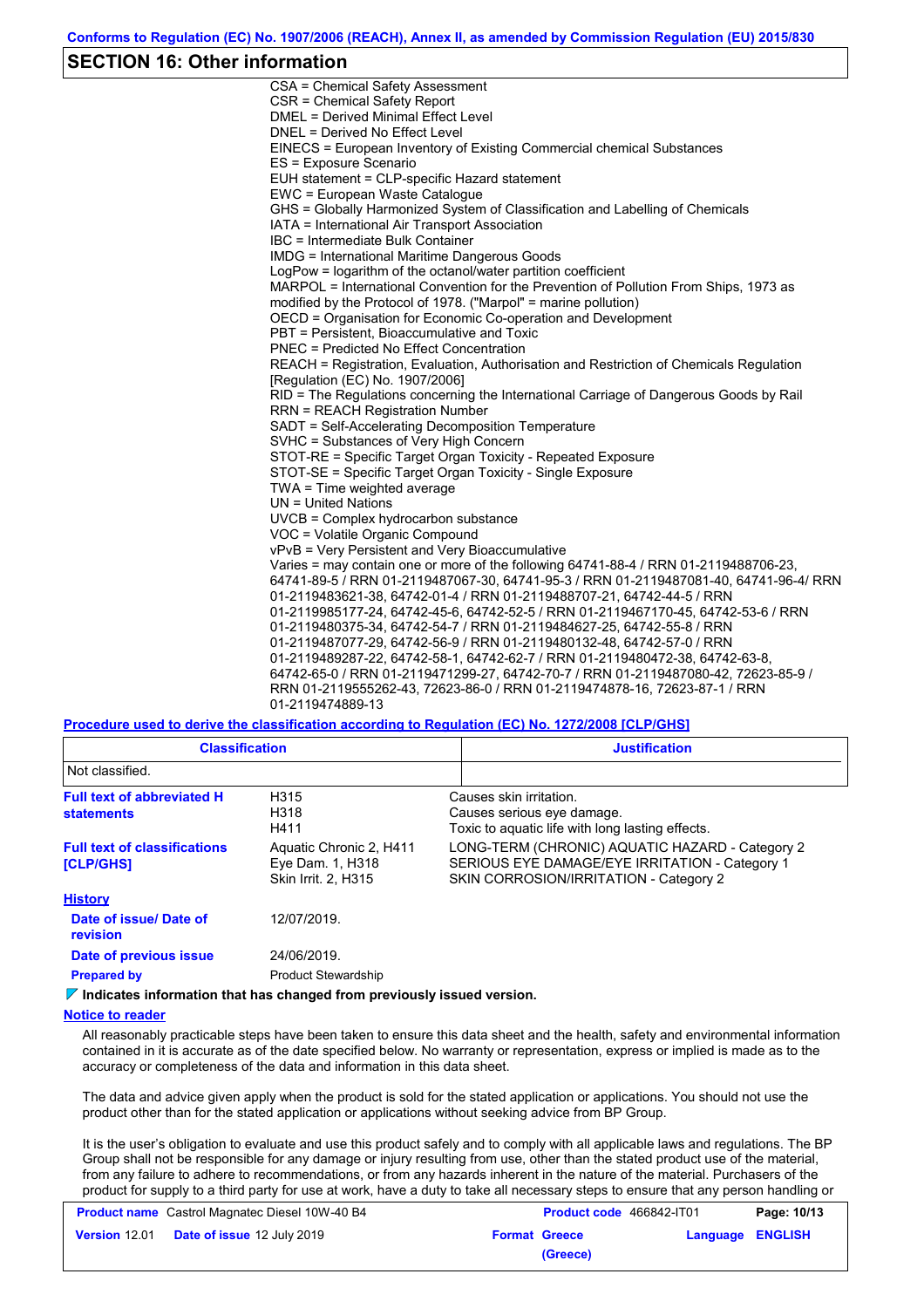# **SECTION 16: Other information**

using the product is provided with the information in this sheet. Employers have a duty to tell employees and others who may be affected of any hazards described in this sheet and of any precautions that should be taken. You can contact the BP Group to ensure that this document is the most current available. Alteration of this document is strictly prohibited.

|                      | <b>Product name</b> Castrol Magnatec Diesel 10W-40 B4 | <b>Product code</b> 466842-IT01 |                         | Page: 11/13 |
|----------------------|-------------------------------------------------------|---------------------------------|-------------------------|-------------|
| <b>Version 12.01</b> | <b>Date of issue 12 July 2019</b>                     | <b>Format Greece</b>            | <b>Language ENGLISH</b> |             |
|                      |                                                       | (Greece)                        |                         |             |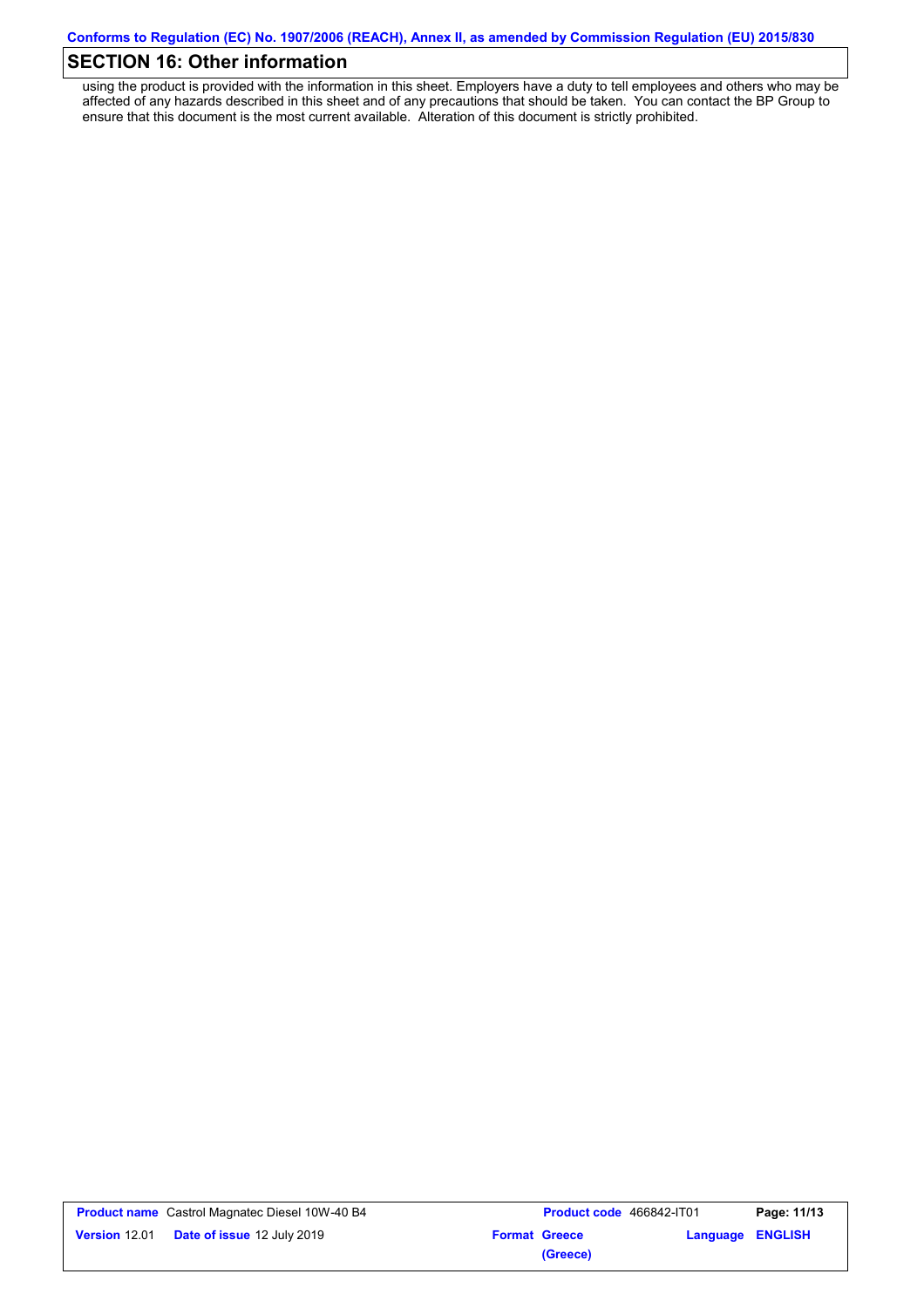**Conforms to Regulation (EC) No. 1907/2006 (REACH), Annex II, as amended by Commission Regulation (EU) 2015/830**

|                      | <b>Product name</b> Castrol Magnatec Diesel 10W-40 B4 |
|----------------------|-------------------------------------------------------|
| <b>Version 12.01</b> | <b>Date of issue 12 July 2019</b>                     |